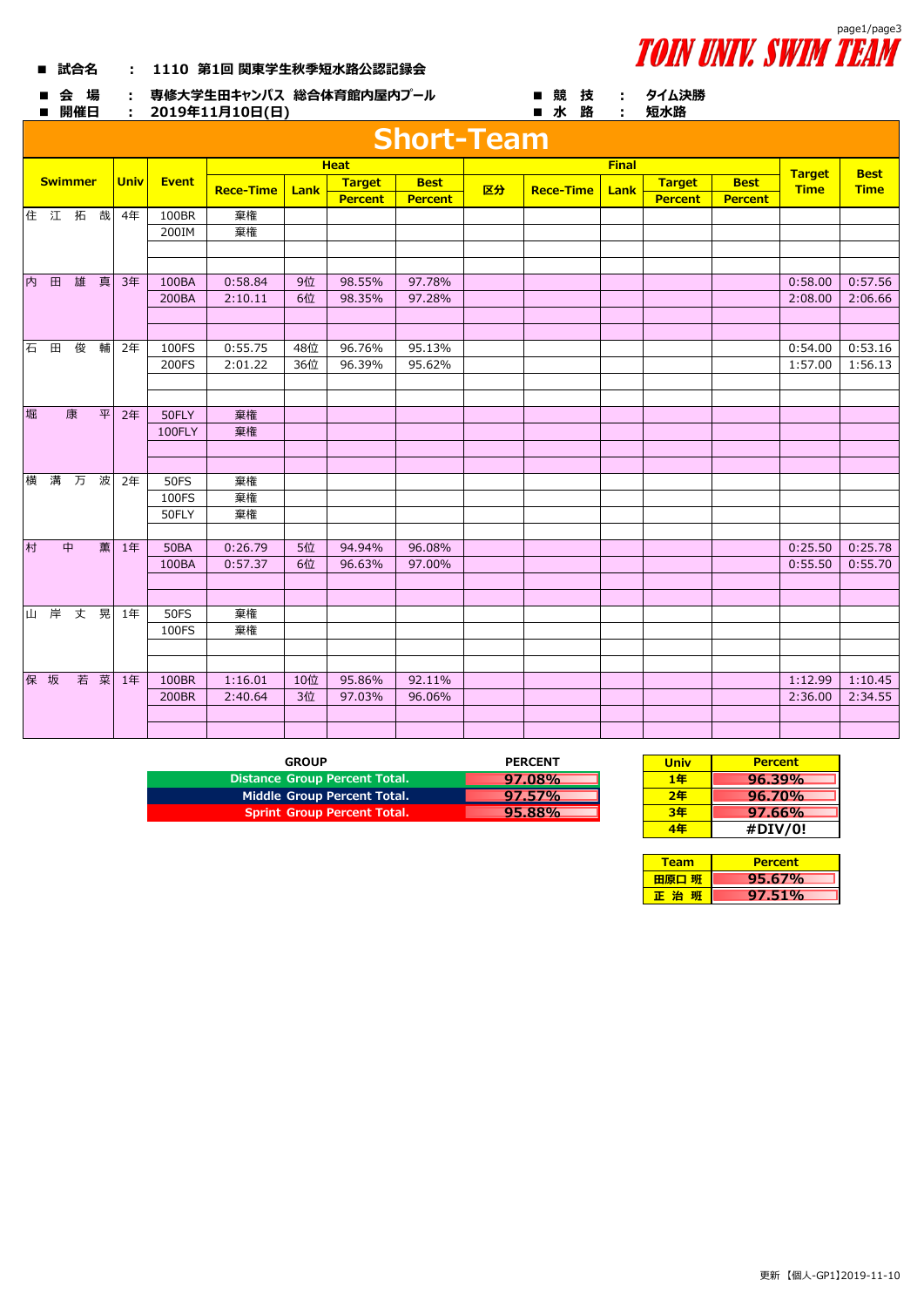## **■ 試合名 : 1110 第1回 関東学生秋季短水路公認記録会**

■ 会 場 : 専修大学生田キャンパス 総合体育館内屋内プール ■ 競 技 :



**タイム決勝 短水路**

■ 開催日 : 2019年11月10日(日) ■ 水 路 :

|   |                | <b>Middle-Team</b> |             |              |                  |      |                |                |    |                  |              |                |                |               |             |
|---|----------------|--------------------|-------------|--------------|------------------|------|----------------|----------------|----|------------------|--------------|----------------|----------------|---------------|-------------|
|   |                |                    |             |              |                  |      | <b>Heat</b>    |                |    |                  | <b>Final</b> |                |                |               |             |
|   | <b>Swimmer</b> |                    | <b>Univ</b> | <b>Event</b> |                  |      | <b>Target</b>  | <b>Best</b>    |    |                  |              | <b>Target</b>  | <b>Best</b>    | <b>Target</b> | <b>Best</b> |
|   |                |                    |             |              | <b>Rece-Time</b> | Lank | <b>Percent</b> | <b>Percent</b> | 区分 | <b>Rece-Time</b> | Lank         | <b>Percent</b> | <b>Percent</b> | <b>Time</b>   | <b>Time</b> |
| 坂 | 本              | 陸                  | 3年          | 200BA        | 2:03.95          | 1位   | 99.64%         | 99.12%         |    |                  |              |                |                | 2:03.50       | 2:02.87     |
|   |                |                    |             | 400IM        | 4:32.19          | 5位   | 96.90%         | 96.65%         |    |                  |              |                |                | 4:24.00       | 4:23.36     |
|   |                |                    |             |              |                  |      |                |                |    |                  |              |                |                |               |             |
|   |                |                    |             |              |                  |      |                |                |    |                  |              |                |                |               |             |
| 滝 | 沢              | 健                  | 3年          | 100BA        | 0:56.49          | 3位   | 100.89%        | 97.98%         |    |                  |              |                |                | 0:57.00       | 0:55.37     |
|   |                |                    |             | 200BA        | 2:04.20          | 2位   | 99.02%         | 94.41%         |    |                  |              |                |                | 2:03.00       | 1:57.63     |
|   |                |                    |             |              |                  |      |                |                |    |                  |              |                |                |               |             |
|   |                |                    |             |              |                  |      |                |                |    |                  |              |                |                |               |             |
|   | 保 坂<br>誠       | 也                  | 3年          | 200FS        | 棄権               |      |                |                |    |                  |              |                |                |               |             |
|   |                |                    |             | 400FS        | 棄権               |      |                |                |    |                  |              |                |                |               |             |
|   |                |                    |             |              |                  |      |                |                |    |                  |              |                |                |               |             |
| 鵜 | 雪<br>飼         | 菜                  | 3年          | 100FS        | 0:58.86          | 12位  | 97.63%         | 98.34%         |    |                  |              |                |                | 0:57.50       | 0:57.90     |
|   |                |                    |             | 100FLY       | 1:02.99          | 9位   | 99.22%         | 100.52%        |    |                  |              |                |                | 1:02.50       | 1:03.32     |
|   |                |                    |             |              |                  |      |                |                |    |                  |              |                |                |               |             |
|   |                |                    |             |              |                  |      |                |                |    |                  |              |                |                |               |             |
|   | 水口文            | 那                  | 3年          | 100FLY       | 1:03.82          | 10位  | 97.89%         | 97.08%         |    |                  |              |                |                | 1:02.50       | 1:02.01     |
|   |                |                    |             | 200FLY       | 2:19.60          | 3位   | 96.21%         | 96.02%         |    |                  |              |                |                | 2:14.50       | 2:14.26     |
|   |                |                    |             |              |                  |      |                |                |    |                  |              |                |                |               |             |
|   |                |                    |             |              |                  |      |                |                |    |                  |              |                |                |               |             |
|   | 伊 藤<br>達       | 斗                  | 2年          | 100FLY       | 0:56.82          | 20位  | 97.25%         | 98.45%         |    |                  |              |                |                | 0:55.30       | 0:55.95     |
|   |                |                    |             | 200FLY       | 2:03.89          | 12位  | 96.76%         | 97.95%         |    |                  |              |                |                | 2:00.00       | 2:01.40     |
|   |                |                    |             |              |                  |      |                |                |    |                  |              |                |                |               |             |
|   |                |                    |             |              |                  |      |                |                |    |                  |              |                |                |               |             |
|   | 山本 太一郎         |                    | 2年          | 100BA        | 棄権               |      |                |                |    |                  |              |                |                |               |             |
|   |                |                    |             | 200BA        | 棄権               |      |                |                |    |                  |              |                |                |               |             |
|   |                |                    |             |              |                  |      |                |                |    |                  |              |                |                |               |             |
|   | 前田未            | 夢                  | 2年          | 100FLY       | 1:06.43          | 21位  | 97.01%         | 96.28%         |    |                  |              |                |                | 1:04.50       | 1:04.05     |
|   |                |                    |             | 200FLY       | 2:20.78          | 4位   | 98.35%         | 97.87%         |    |                  |              |                |                | 2:18.50       | 2:17.84     |
|   |                |                    |             |              |                  |      |                |                |    |                  |              |                |                |               |             |
|   |                |                    |             |              |                  |      |                |                |    |                  |              |                |                |               |             |
|   | 濱 上            | 未祐                 | 2年          | 100BR        | 1:15.04          | 6位   | 97.35%         | 97.63%         |    |                  |              |                |                | 1:13.10       | 1:13.30     |
|   |                |                    |             | 200BR        | 2:37.29          | 2位   | 96.86%         | 95.77%         |    |                  |              |                |                | 2:32.50       | 2:30.91     |
|   |                |                    |             |              |                  |      |                |                |    |                  |              |                |                |               |             |
|   |                |                    |             |              |                  |      |                |                |    |                  |              |                |                |               |             |
|   | 熊倉<br>広        | 輝                  | 1年          | 200FS        | 1:53.29          | 9位   | 98.84%         | 97.96%         |    |                  |              |                |                | 1:51.99       | 1:51.03     |
|   |                |                    |             | 400FS        | 3:59.80          | 7位   | 100.08%        | 99.14%         |    |                  |              |                |                | 3:59.99       | 3:57.76     |
|   |                |                    |             |              |                  |      |                |                |    |                  |              |                |                |               |             |
|   |                |                    |             |              |                  |      |                |                |    |                  |              |                |                |               |             |
|   | 宮本<br>理        | 紗                  | 1年          | 未出場          |                  |      |                |                |    |                  |              |                |                |               |             |
|   |                |                    |             |              |                  |      |                |                |    |                  |              |                |                |               |             |
|   |                |                    |             |              |                  |      |                |                |    |                  |              |                |                |               |             |

| <b>GROUP</b>                       | <b>PERCENT</b> | <b>Univ</b> | <b>Percent</b> |
|------------------------------------|----------------|-------------|----------------|
| Distance Group Percent Total.      | 97.08%         | 1年          | 96.39%         |
| Middle Group Percent Total.        | 97.57%         | 2年          | 96.70%         |
| <b>Sprint Group Percent Total.</b> | 95.88%         | 3年          | 97.66%         |
|                                    |                |             |                |

| <b>PERCENT</b> | <b>Univ</b> | <b>Percent</b> |
|----------------|-------------|----------------|
| 97.08%         | 1年          | $96.39\%$      |
| 97.57%         | 2年          | 96.70%         |
| 95.88%         | 3年          | $97.66\%$      |
|                | ۱Æ          | #DIV/0!        |

| Team  | <b>Percent</b> |
|-------|----------------|
| 田原口 班 | 95.67%         |
| - 18  | 97.51%         |